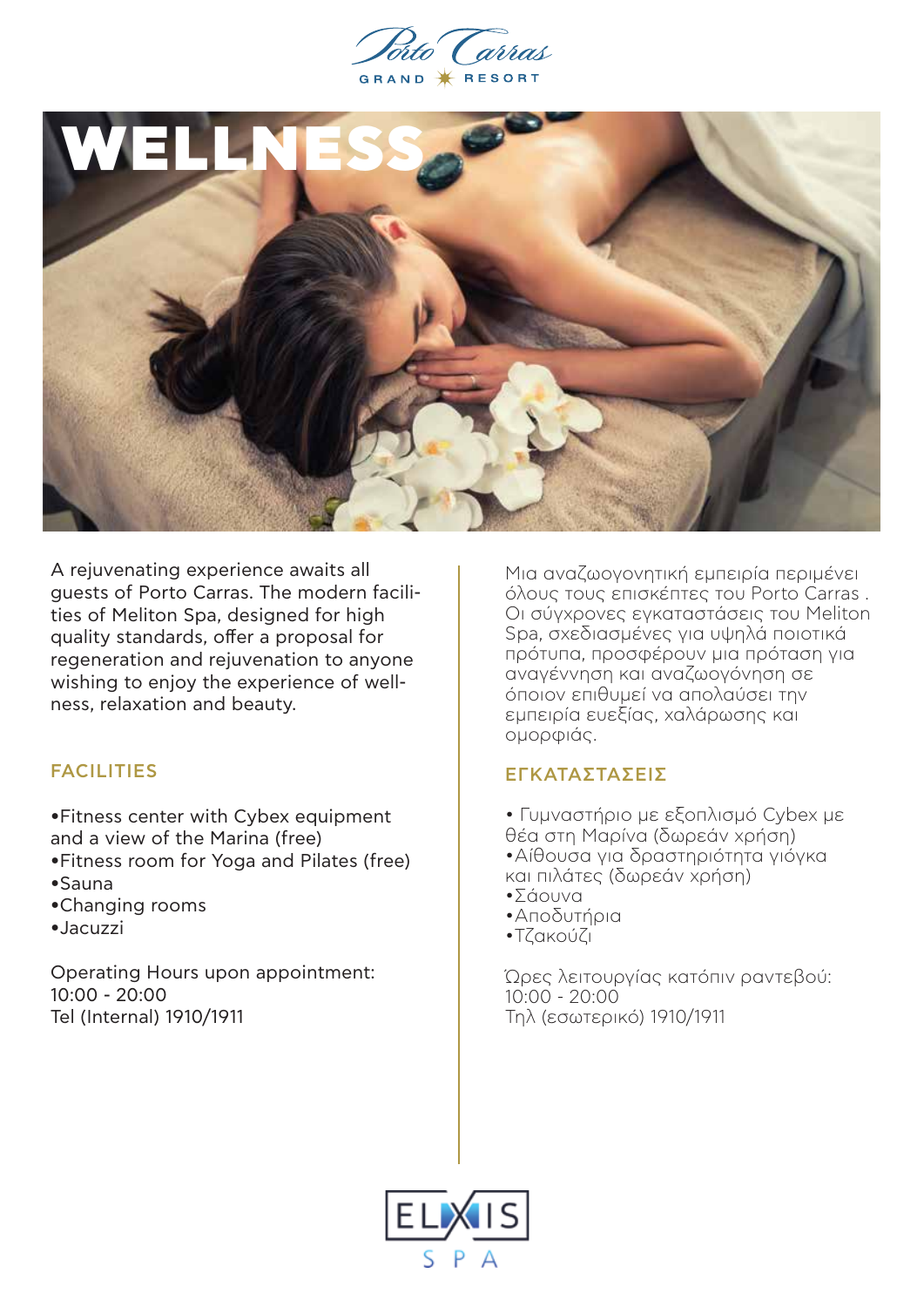# TREATMENT PRICES / ΤΙΜΕΣ ΘΕΡΑΠΕΙΩΝ 30' €50 / 60' €90 / 90' €120 Extra 10% Off for Porto Carras Resort Guests

# Face Treatments

# Deep Skin cleansing 90'

Cleanse your skin from all excessive mingle and environmental pollutants. Revitalizes the face and leaves it with a fresh healthy look.

## Vitamin Hydration 60'

A unique treatment based on vitamins A, C,& E ideal for nourishment, rejuvenation and enhancing of collagen production.

# After Sun face 60'

Hyaluronic acid combined with vitamins, achieve the crucial deep hydration the skin requires, especially after prolonged sun exposure.

# Intensive Anti-aging Cellactive Treatment 60'

Cellactive anti-aging 6 treatments course with products based on stem cells, redwood and flower vine. Recommended for mature skin, it provides visible results in the contour of the facial skin.

# Lab division Collagen booster 75'

5 treatments course aspiring to absolute cell renewal. Enhances collagen production, smoothes wrinkles and strengthens skin's defense mechanism.

#### Intensive Whitening 60'

High effective whitening & anti-aging treatment. Stimulates collagen production and smoothes blemishes. Ideal for brighter, tighter & healthier skin from the first treatment.

#### Specifics Eye Treatment 45'

Specialized eye treatment with triple action against wrinkles, dark circles & swelling.

# Relaxing Massages

## Candle Ritual 60'

Perfumed candles, specifically processed and enriched with essential oils. This treatment acts on the entire central nervous system, resulting in an ultimate relaxation experience through a ritual applying a special massage technique leaving you with the smoothest skin you have ever had.

# Full body Relax 60'

Classic Swedish full body massage. Relax from tip to toe.

# Deep Tissue 60'

Intense full body massage ideal for tense muscles. Relief yourself of muscular and joint pains.

#### Back Massage 30'

Relaxing massage localized to the back and the neck.

# Leg Relief Massage 30'

Special massage technique focused to the leg area. Recommended for tired feet. Anti-cellulite massage 60' Intense massage targeting the lymphatic system resulting in stimulation of local metabolism and breaking of compact cellulite.

#### Shea Butter 60'

A full body relaxing massage with the use of shea butter, one of the most hydrating factors apparent in nature. Especially advisable during the hottest days for a hydrating effect while relaxing body and mind.

# Body Treatments

#### After Sun Body Treatment 60'

Deep hydration and nourishment treatment for the entire body. The ultimate care after<br>sunbathing including oils fortified with hydrating serums and a moisturizing full body mask that tightens and stimulates the skin.

#### Bi-thermal 90'

Integrated body care for weight loss, chipping lines and cellulite. Recommended for at least one to two times per week.

#### Anti-cellulite 60'

Specialized treatment targeting cellulite and detentions. Recommended for at least one to two times per week.

# Cold compress Cryogenic 60'

Treatment with a high intensity firming action. Also recommended for those suffering from edematous